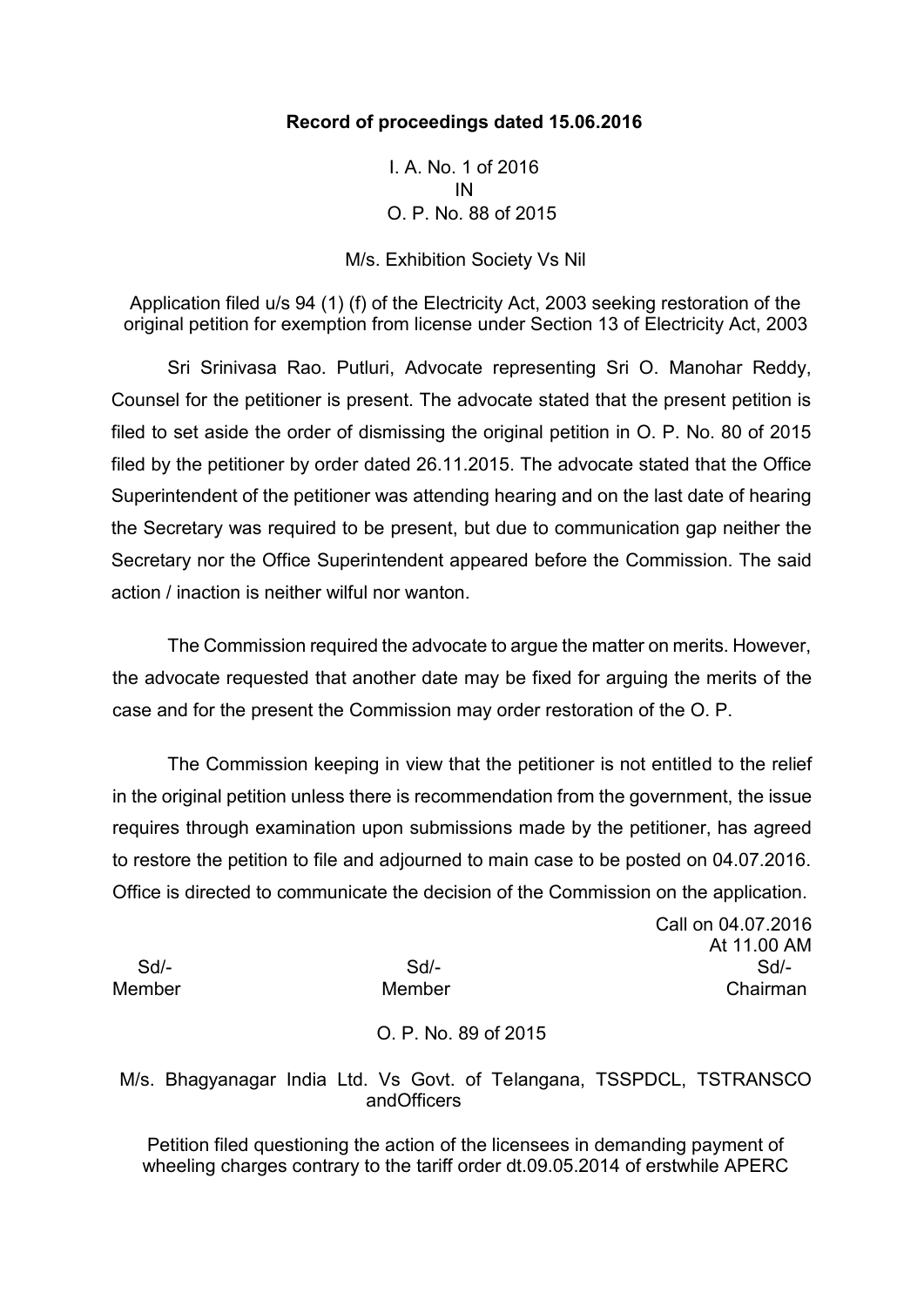Sri. Challa Gunaranjan counsel for the petitioner along with Sri Vizhay Babu. T, Advocate and Sri. Y. Rama Rao, Counsel for the respondents along with Smt. Priya Iyangar. Advocate are present. The counsel for the petitioner stated that similar cases were listed for hearing on 13.06.2016 and were adjourned to 22.06.2016. Hence this case may also be posted to the same date. The counsel for the respondent has no objection for the same.

The Commission adjourned the hearing and directed the parties to place the correct figures regarding the adjustment of the amount and also the amounts due to be adjusted by the next date of hearing without fail.

### Call on 22.06.2016 At 3.30 PM Sd/- Sd/- Sd/- Member Member Chairman

# O. P. No. 90 of 2015

## M/s Lodha Healthy Construction and Developers Private Limited Vs TSSPDCL & **Officers**

Petition filed questioning the action of DISCOM in not implementing the order of the Vidyut Ombudsman and to punish the Licensee u/s 142 of the Electricity Act, 2003.

Sri. Challa. Gunaranjan, Counsel for the petitioner along with Sri Vizhay Babu. T, Advocate and Sri. Y. Rama Rao, Counsel for the respondent along with Smt. Priya Iyangar, Advocate are present. The counsel for the petitioner submitted his arguments in the matter with regard to implementation of the Ombudsman order and compliance of the same along with interim order granted by Hon'ble High Court. The total amount according to petitioner which requires adjustment as per direction of the Hon'ble High Court is Rs. 37,97,708.

On the other hand the counsel for the respondent stated that the Discom has complied with the order of the Vidyut Ombudsman as well as by interim order of the Hon'ble High Court by giving fresh notice as required and passed necessary orders after considering the submission of the petitioner.

The Commission directed the licensee to report the status of compliance of the order of the Ombudsman subsequent to the interim order of the Hon'ble High Court with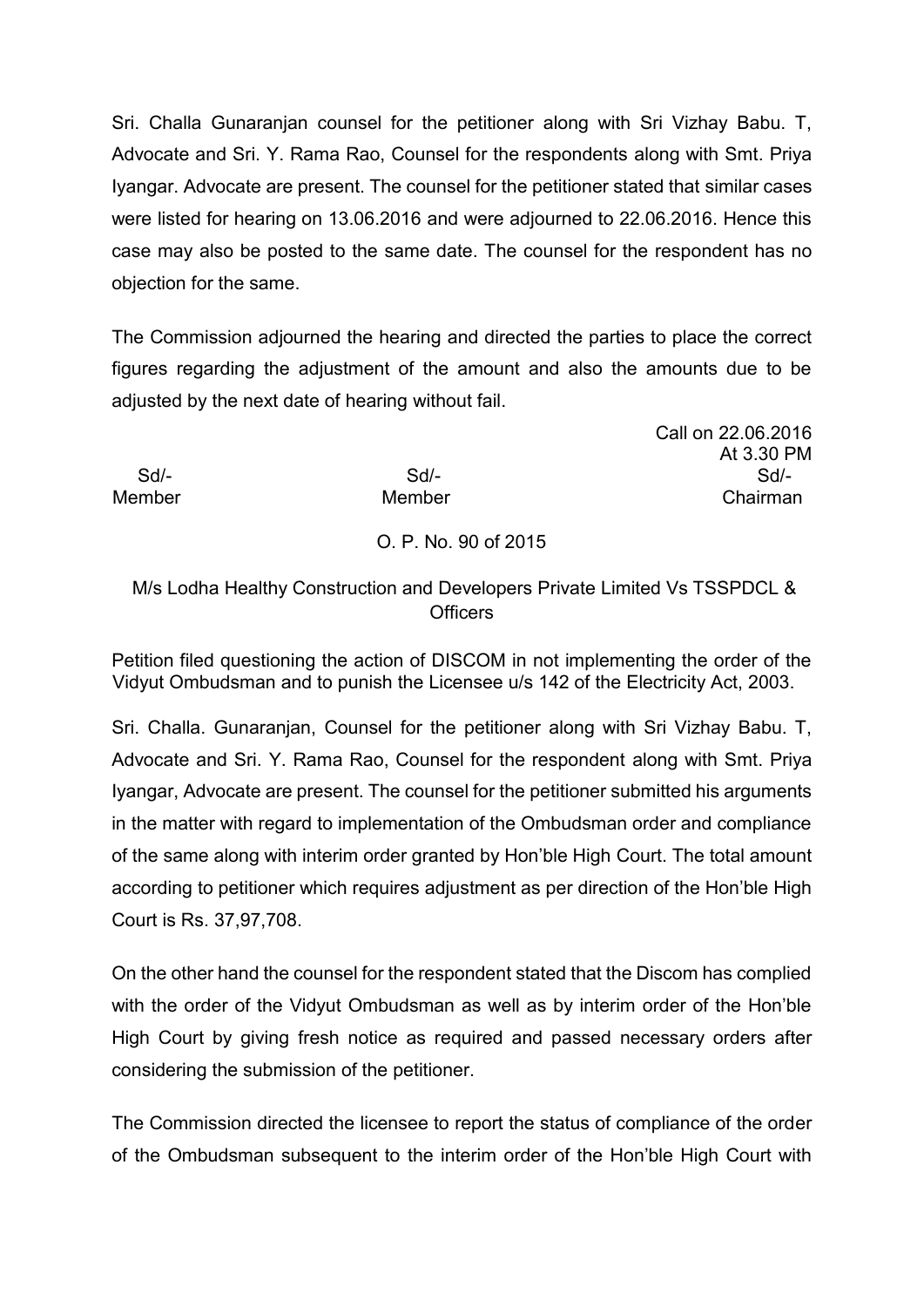regard to adjustment of amounts claimed by the petitioner. The licensee shall place the actual figures in respect of amounts due and the amount required to be adjusted in respect of category change of the petition. The case is adjourned.

Call on 04.07.2016 At 11.00 AM Sd/- Sd/- Sd/- Member Member Chairman

O. P. No. 91 of 2015

M/s. Sanathnagar Enterprises Ltd. vs TSSPDCL & Officers

Petition filed questioning the action of DISCOM in not implementing the order of the Vidyut Ombudsman and to punish the licensee u/s 142 of the Electricity Act, 2003.

Sri. Challa. Gunaranjan, Counsel for the petitioner along with Sri Vizhay Babu. T, Advocate and Sri. Y. Rama Rao, Counsel for the respondent along with Smt. Priya Iyangar, Advocate are present. The counsel for the petitioner submitted his arguments in the matter with regard to implementation of the Ombudsman order and compliance of the same along with interim order granted by Hon'ble High Court. The total amount according to petitioner which requires adjustment as per direction of the Hon'ble High Court is Rs. 21,00,000/-.

On the other hand the counsel for the respondent stated that the Discom has complied with the order of the Vidyut Ombudsman as well as by interim order of the Hon'ble High Court by giving fresh notice as required and passed necessary orders after considering the submission of the petitioner.

The Commission directed the licensee to report the status of compliance of the order of the Ombudsman subsequent to the interim order of the Hon'ble High Court with regard to adjustment of amounts claimed by the petitioner. The licensee shall place the actual figures in respect of amounts due and the amount required to be adjusted in respect of category change of the petition. The case is adjourned.

Call on 04.07.2016 At 11.00 AM Sd/- Sd/- Sd/- Member Member Chairman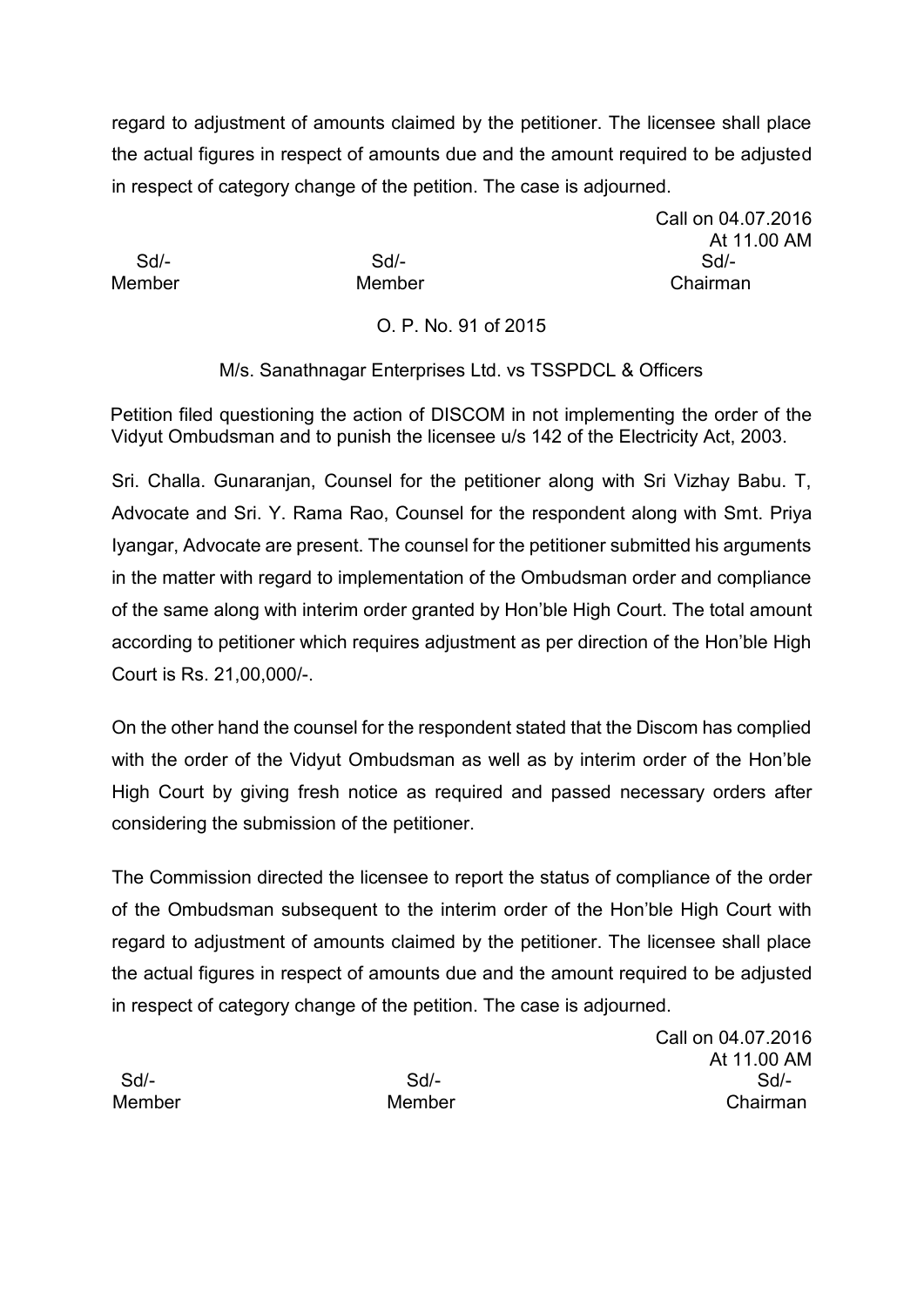O. P. No. 94 of 2015 And I. A. No. 3 of 2016 And I. A. No. 4 of 2016

#### M/s MLR Industries Private Limited vs TSSPDCL & Officers

Petition filed for drawing of energy pumped from the solar project during day time to be utilized as banked energy between 12 AM and 6 Am

Petitioner filed an I. A. seeking for fixing of early date by advancing the hearing of the main case from 15.06.2016 (I. A. No. 3 of 2016)

Petitioner filed an I. A. seeking interim orders for utilising the solar power generated by it during night (I. A. No. 4 of 2016).

Sri. B. Adinarayana Rao, Senior Advocate for Sri M. Mohan Rao Counsel for the petitioner and Sri. Y. Rama Rao, Counsel for the respondent along with Smt. Priya Iyengar, Advocate are present. The senior counsel for the petitioner submitted arguments duly narrating the facts and pointed out the inadequacies in following the Act, 2003 and the regulation made by the Commission from time to time. He pointed out that the regulations are binding on the licensee. He also read out the relevant portions of the counter affidavit which runs contrary to the provisions of Act, 2003 and regulations. The counsel for the respondents sought time and the next date of hearing for enabling him to make submissions in the matter. Adjourned for the submissions of counsel for the respondents and reply if any by the counsel for the petitioner.

Call on 04.07.2016 At 11.00 AM Sd/- Sd/- Sd/- Member Member Chairman

> R. P. No. 1 of 2016 IN O. P. No. 11 of 2015

M/s. SLT Power & Infrastructure Projects Private Limited vs Govt. of Telangana, TSTRANSCO, TSSPDCL & NREDCAP

Petition seeking review of the Commission Order dated 27.01.2016 under section 94 (1) of the Electricity Act, 2003.

There is no representation on behalf of petitioner Sri. Y. Rama Rao, Counsel for the respondent along with Smt. Priya Iyengar, Advocate are present. None represented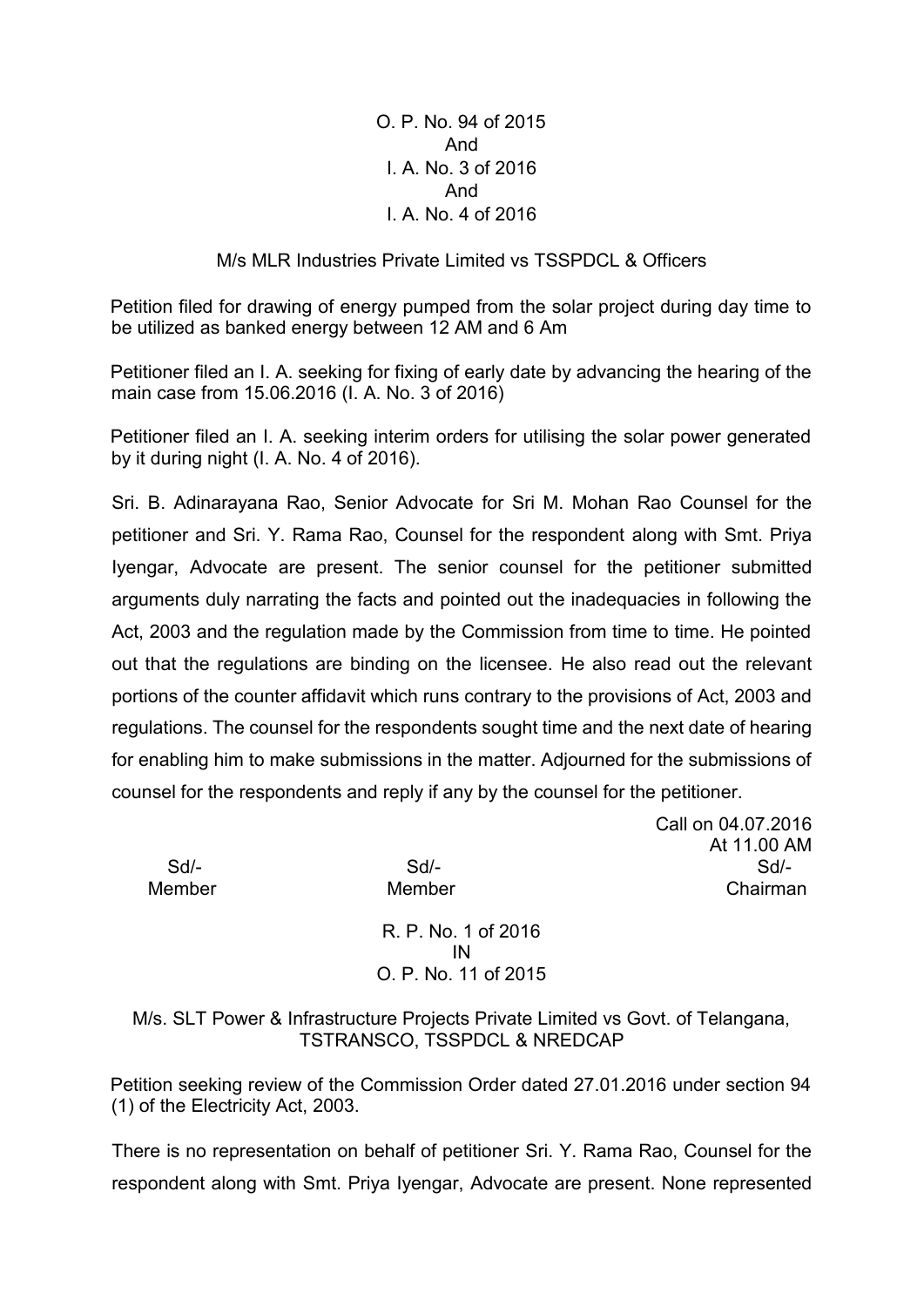even though notice was issued long ago. The counsel for the respondent has stated that neither he nor his clients have received notice in the matter, therefore, the same may be adjourned for the next date of hearing.

The Commission has adjourned the hearing at the request of counsel for the respondent and required the office to verify whether notice has been served on the petitioner and respondent.

Sd/- Sd/- Sd/- Member Member Chairman

Call on 04.07.2016 At 11.00 AM

O. P. No. 2 of 2016

M/s. Ultra Tech Cement Limited vs TSSPDCL, SE (O), RR South, SAO (o), RR South & DE (O), TSSPDCL

Petition filed questioning of the action of DISCOM in not implementing the order of CGRF as confirmed by Hon'ble High Court.

Sri. Challa. Gunaranjan, Counsel for the petitioner along with Sri Vizhay Babu. T, Advocate and Sri. Y. Rama Rao, Counsel for the respondent along with Smt. Priya. Iyengar, Advocate are present. The counsel for the petitioner stated that the petitioner is seeking implementation of the order of the Vidyuth Ombudsman and similar matters have already been posted to 22.6.2016, therefore, this case also may be posted to the same date. The counsel for the respondents has no objection.

The Commission has adjourned the hearing in view of the request of counsel for the petitioner and directed the counsel for the respondents to place before the Commission the status of implementation of the order of the CGRF.<br>Call on 22.06.2016

At 3.30 PM Sd/- Sd/- Sd/- Member Member Chairman

O. P. No. 4 of 2016

State Load Despatch Centre of Telangana State, TSTRANSCO vs TSGENCO, SLDC and Southern Regional Power Committee, CEA, Bangalore

Petition filed u/s 86 (1) (f) of the Electricity Act, 2003 seeking compliance of the provisions of Indian Electricity Grid Code (IEGC) regarding Restricted Governor Mode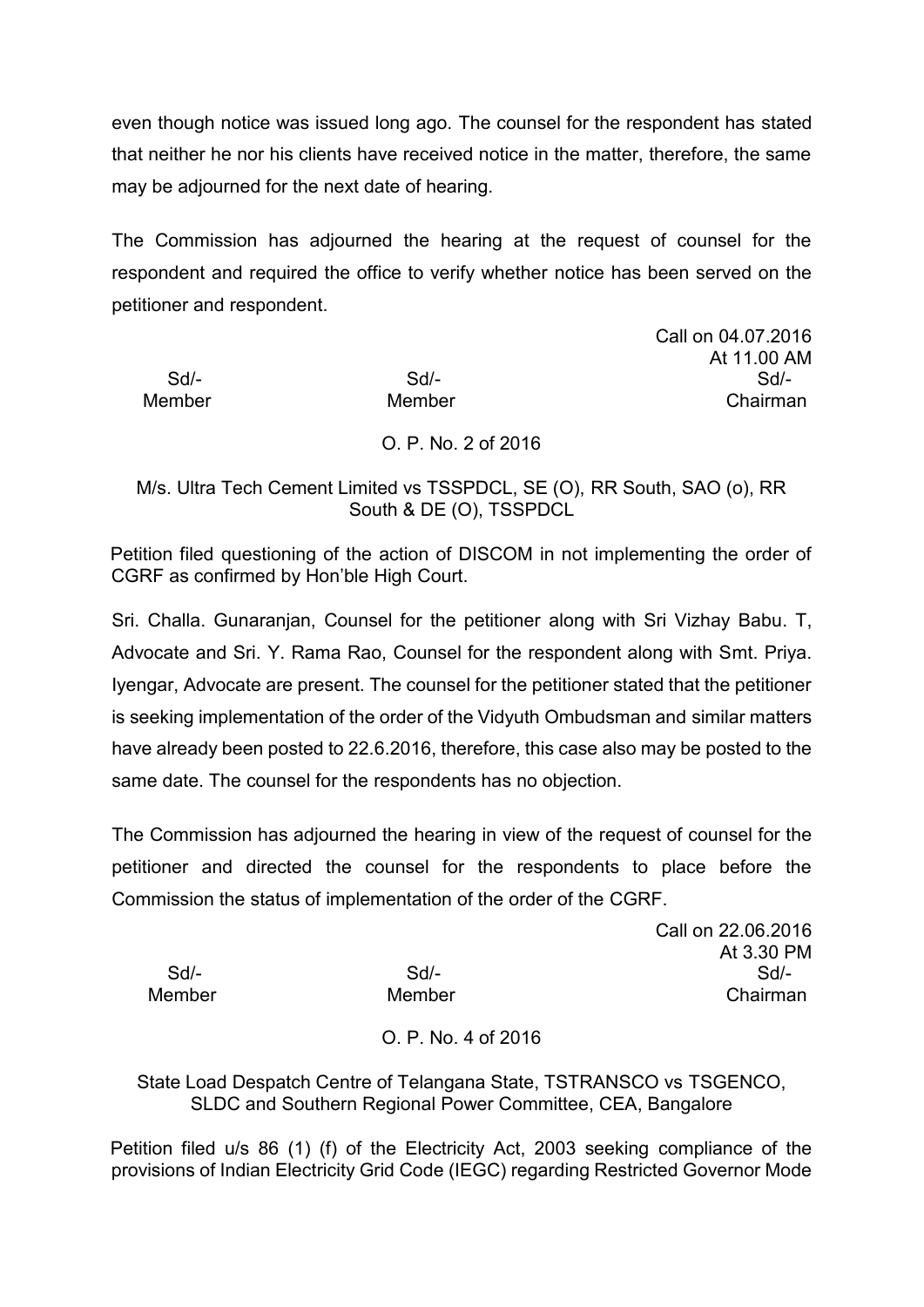Operation (RGMO) / Free Governor Mode Operation (FGMO) as provided in Clauses 5.2 (f), (g), (h) and (i) of the IEGC.

Sri P. Suresh Babu, representative of TSSLDC and Sri K. Venkateswarlu, Chief Engineer, Generation of TSGENCO are present. Several technical aspects have been stated by both the representatives. It is also stated that the present petition is a result of directions from the Central Commission and insistence on the same by the SRPC.

The Commission has adjourned the hearing by directing both the parties to examine requirements of making technical improvements in line with Electricity Grid Code and on how the same is being implemented by NTPC for its generating units for the same quantity of coal received and make submissions on the next date of hearing.

Call on 04.07.2016 At 11.00 AM Sd/- Sd/- Sd/- Member Member Chairman

O. P. (SR) No. 5 of 2016

M/s. REI Power Bazaar Private Limited vs Nil

Petition filed seeking to establish power market (power exchange) in the state of Telangana u/s 86 (1) (k) read with section 66 of Electricity Act, 2003.

Sri. Anirban Mondal, Assistant Manager – Legal, representative of the petitioner is present. The representative stated that the petition is filed for establishment of power market to be operated within the state of Telangana.

The Commission noticed that the transmission and distribution licensees who are necessary stakeholders in the matter are not made parties to the petition. Office is directed to issue notice to TSTRANSCO and TSDISCOMs as well as TSGENCO. The Commission adjourned the matter to 04.07.2016. The counsel for the DISCOMs Sri Y. Rama Rao, who was present in the court hall stated that the licensee would respond to the petition upon notice.

Call on 04.07.2016 At 11.00 AM Sd/- Sd/- Sd/- Member Member Chairman